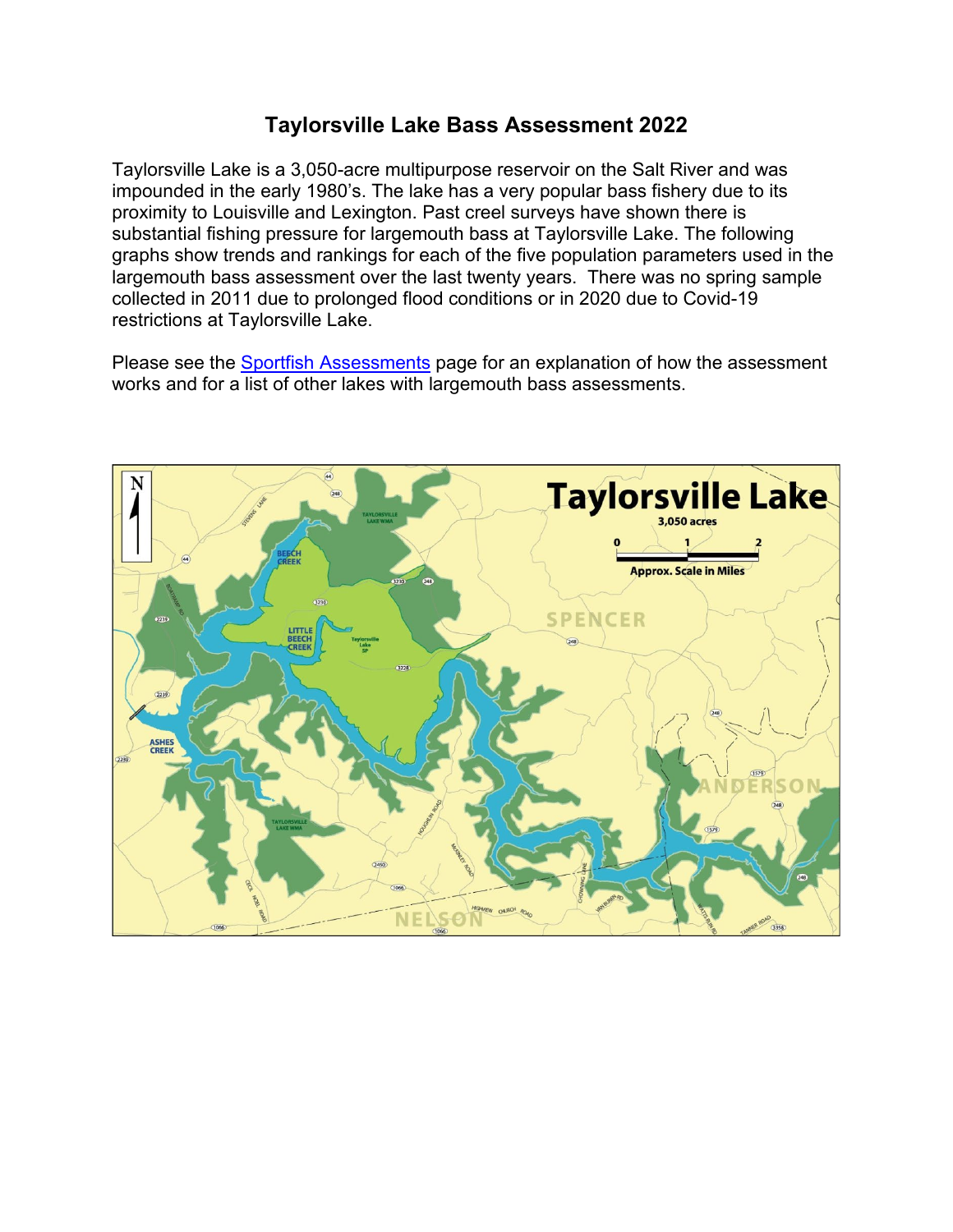# **Parameter 1 – Length at age-3 (growth rate)**

At Taylorsville Lake, the length of an age-3 largemouth bass has averaged over 12.0 inches since impoundment and is represented by the red line. On average, largemouth bass exhibit very good growth at Taylorsville Lake. Growth rate can be variable and is related to factors such as population dynamics, food resources, and weather patterns. The last year that KDFWR aged largemouth bass at the lake was 2018. Growth during 2018 was ranked as being excellent. KDFWR biologists are planning to re-evaluate the growth rates of largemouth bass at Taylorsville Lake during the 2022 fall sampling efforts.

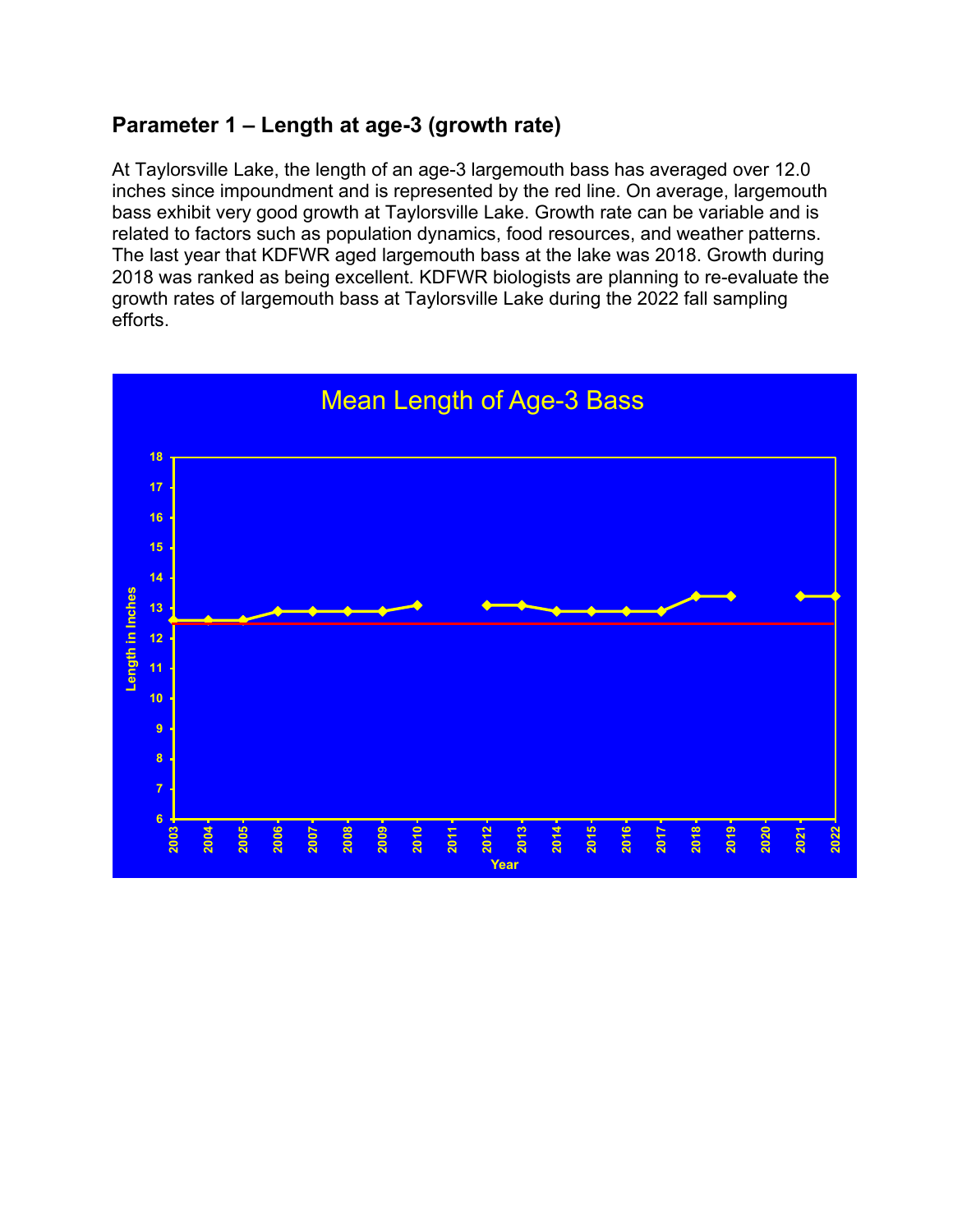## **Parameter 2 – Number of age-1 bass (how good the spawn was)**

KDFWR looks at the catch rates of age-1 largemouth bass to assess the success of the spawn which occurred in the prior year. This is an important parameter because the number of age-1 bass produced represents how good the fishing will be once these fish grow large enough for anglers to catch. At Taylorsville, age-1 largemouth bass catch rates have averaged slightly over 20 bass/hr of electrofishing as indicated by the red line. This is considered fair when compared to other lakes of similar size. Poor recruitment has been a historic problem at Taylorsville Lake and has been buffered by supplemental stocking of largemouth bass over the years. In 2022, the spring catch of age-1 largemouth bass (2021 spawn) was 23.1 bass/hr which is above the lake's average. Biologists will continue to monitor this parameter to see how it affects bass populations in the future.

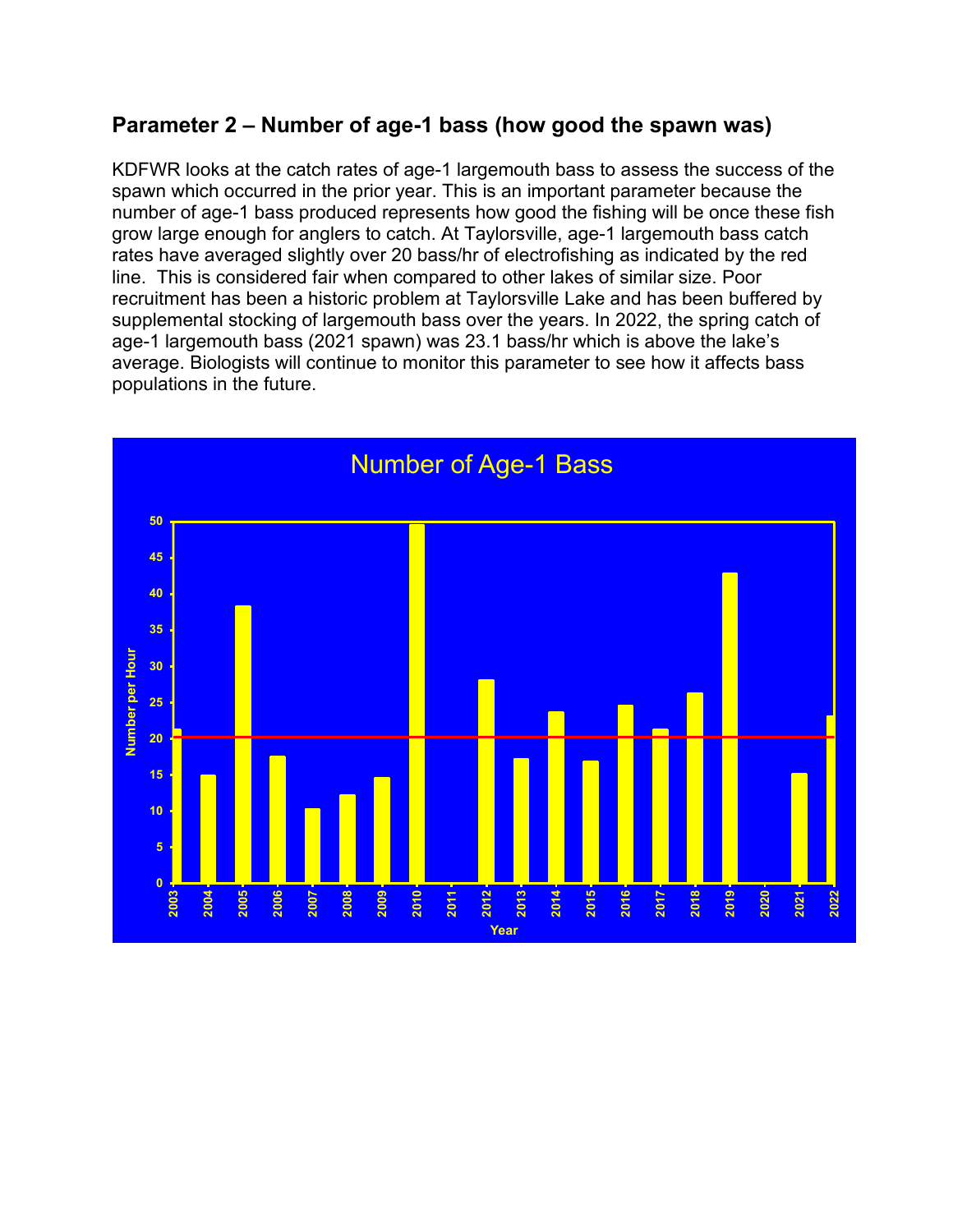# **Parameter 3 – Number of 12.0- to 14.9-inch bass**

The electrofishing catch rate of 12.0- to 14.9-inch largemouth bass has averaged around 36 bass/hr over the years as indicated by the red line. When compared to other lakes, this is a good catch rate for this size group of largemouth bass. KDFWR biologists have recorded very good catch rates of this size group at Taylorsville Lake over the last several years. This is important because an above average number of fish should grow to exceed the 15.0-inch legal size limit at the lake in the upcoming years. Fishing at the lake is expected to remain stable or slightly improve over the next several years due to the good numbers of 12.0- to 14.9-inch fish observed recently.

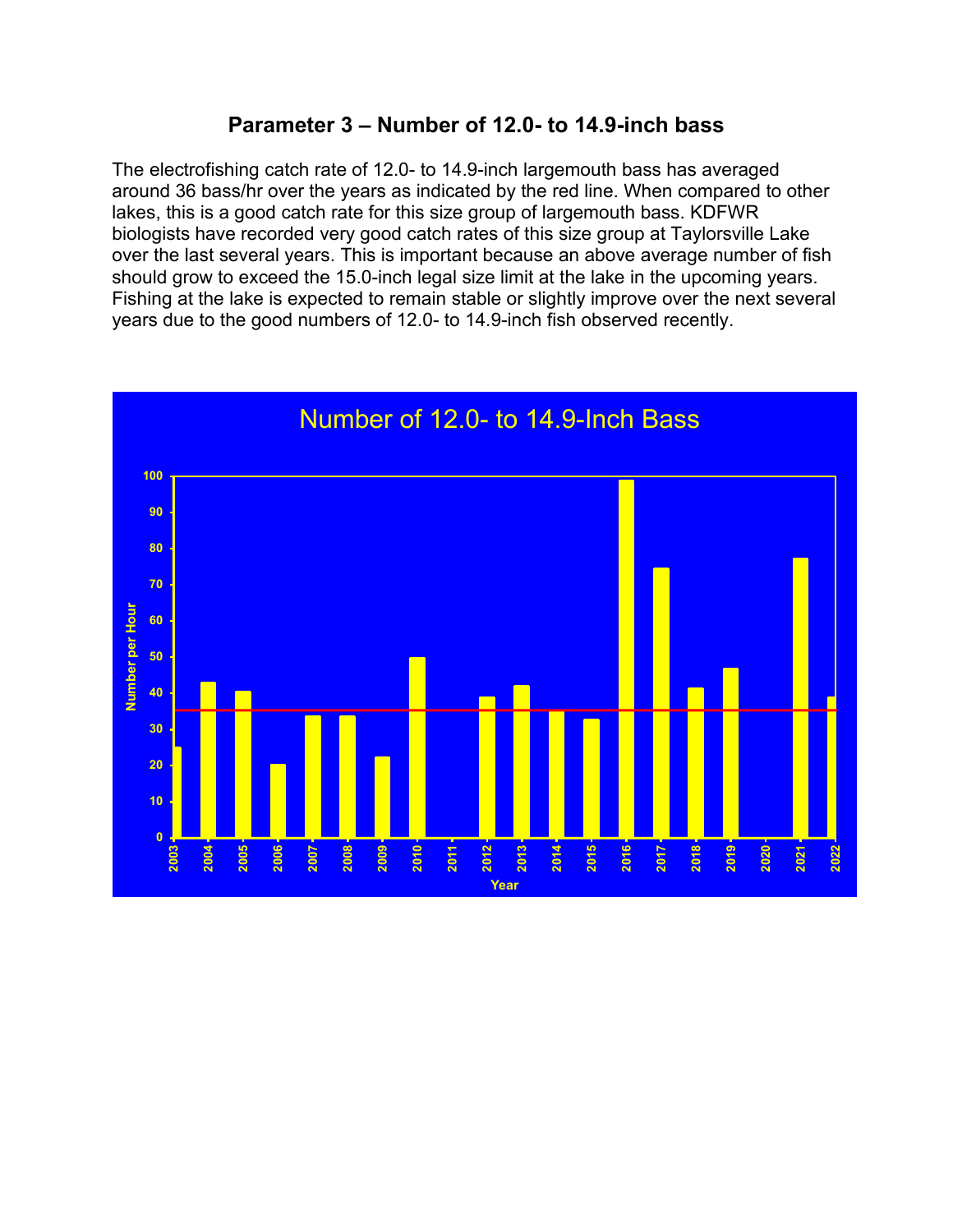# **Parameter 4 – Number of bass 15.0 inches and larger**

Electrofishing catch rates of 15.0-inch and larger largemouth bass have averaged slightly less than 20 fish/hr as indicated by the red line. Again, as compared to other lakes, this is a very good catch rate for this size group. In 2022, biologist observed an above average catch rate of largemouth bass in this size group. Catch rates of 15.0 inch and larger largemouth bass from 2016-2018 were the highest recorded in the history of Taylorsville Lake. This should translate into a stable largemouth bass fishery at Taylorsville Lake over the next couple of years.

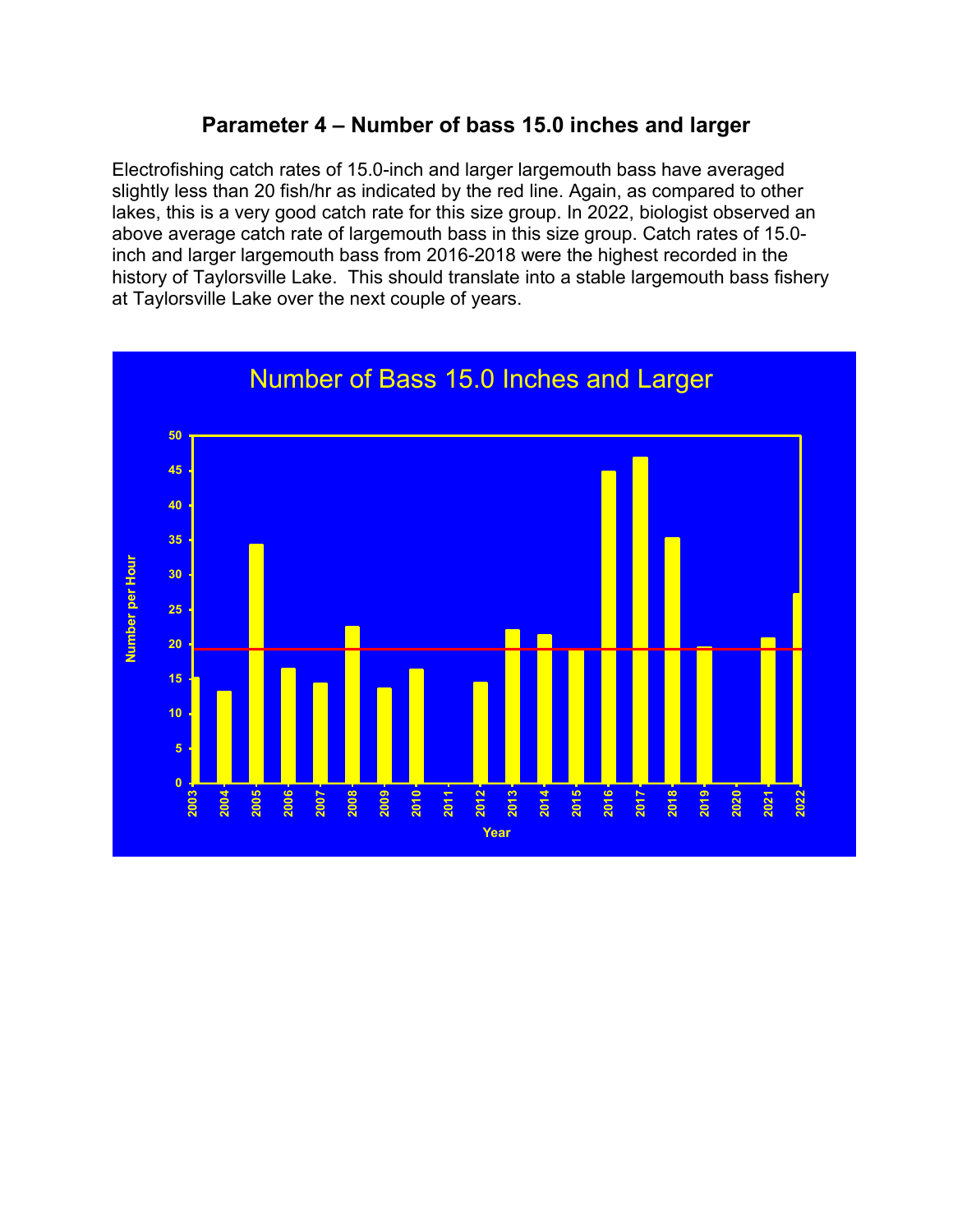## **Parameter 5 – Number of bass 20.0 inches and larger**

The electrofishing catch of 20.0-inch and larger largemouth bass has averaged slightly above 0.3 bass/hr over the history of Taylorsville Lake as indicated by the red line. As compared to other lakes, this is a poor catch rate for this size group. On a positive note, the overall catch of 20.0-inch and larger largemouth bass has been increasing above average over the past few years. Biologists have sampled above average numbers of bass over 20.0 inches since 2012.